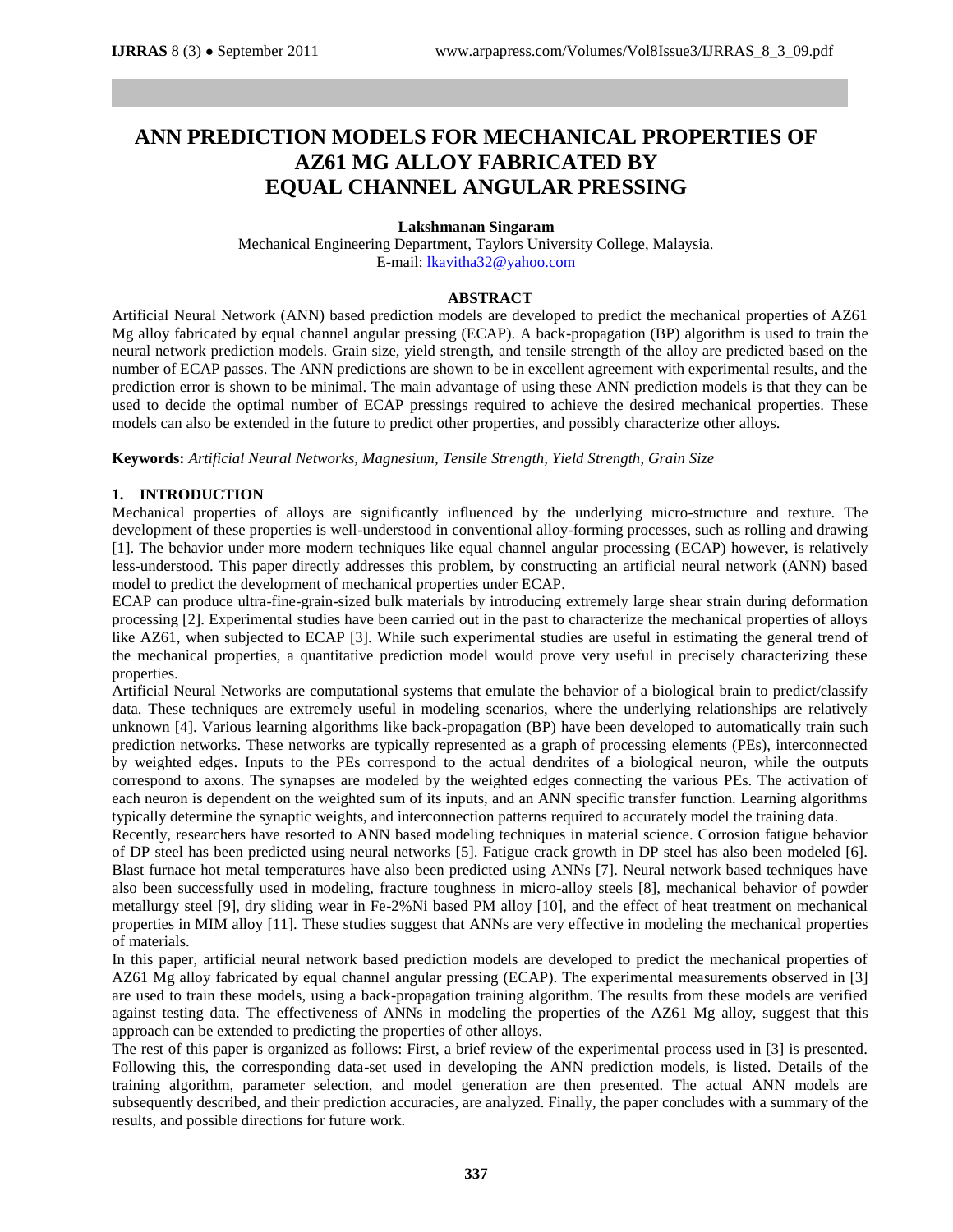## **2. EXPERIMENTAL PROCESS**

The AZ61 alloy is extruded to pieces of length 100mm and diameter 17mm. The equal channel angular pressing is carried on this as-extruded material through a die made of SKD 61 with an internal angle of 90<sup>0</sup> between the vertical and horizontal channels, and a curvature angle of  $30^0$ . Molybdenum disulphide is used as a lubricant. The rod is held at  $275^0$ for 20 $\text{min}$  and then pressed through the die preheated to 275<sup>0</sup>, with a speed of 4 $\text{mm/sec}$ . The pressings are made after rotating each sample about the longitudinal axis by  $90^0$  in the same direction between consecutive passes. While the experimental process provides the context for interpreting the measurements used in this paper, the main contribution of this work is the ANN-based prediction model. An interested reader is referred to [3] for more details on the actual experimental setup.

The experimental measurements as observed in [3] are given in Table I.

| ECAP Pass no.  | Grain size $d(\mu m)$ | YS (MPa) | UTS (MPa) |
|----------------|-----------------------|----------|-----------|
| 0              | 24.4                  | 215      | 322       |
|                | 15.8                  | 193      | 302       |
| $\mathfrak{D}$ | 12.5                  | 202      | 317       |
| 3              | 11.2                  | 208      | 329       |
|                | 10.6                  | 191      | 317       |
|                | 8.4                   | 154      | 310       |

TABLE I: Mechanical Properties of the AZ61 Mg Alloy

In all the subsequent discussions regarding the prediction models, these measurements are assumed to constitute the governing data-set, unless otherwise explicitly stated.

Prior to describing the process used to construct ANN-based models, it is useful to understand the trends presented in this data-set. The grain-size appears to be decreasing with increasing number of ECAP passes, however the actual rate of decrease seems to be exponentially decreasing with the number of passes. The corresponding yield strength presents a more mixed picture by rapidly reducing on the first pass, steadily increasing till 3 passes, and then subsequently decreasing with increasing number of passes. The main challenge of any prediction model would be to absorb this behavior, and generalize this complex relationship between the number of ECAP passes and yield strength (YS). Tensile strength (UTS) appears to follow a very similar trend like yield strength, but the magnitude of changes are seen to be much lower. This correspondence between UTS and YS also needs to be reflected in the corresponding prediction models.

## **3. ANN PREDICTION MODELS**

Experimental measurements presented in the previous section, clearly illustrate that the mechanical properties of AZ61 are dependent on the number of ECAP passes. The entire extrusion process is maintained as a constant, and hence the variations in resulting properties should strictly be functions of the pressings. These characteristic functions are relatively less understood in literature, and hence there is no known set of governing equations. Although the underlying physical relationships are not accurately available, prediction models can guide engineers in optimizing for particular mechanical properties. Artificial Neural Networks (ANNs) have been proven to be very successful in characterizing such unknown functions, where only a set of input/output observations are available.

The ANN prediction models developed in this paper were developed using the FANN Library [12]. This library is freely available as an open-source toolkit for ANN model developers.

#### *A. Model Characteristics*

Artificial neural network models can be visualized as graphs G: (V, E), each vertex in this graph is a neuron, with a model-specific transfer function. The interconnections between the neurons and the weights of the edges govern the behavior of the model. The individual neuron (show in Fig. 1) is activated based on the input values, weights on the input links, and the model-specific transfer function.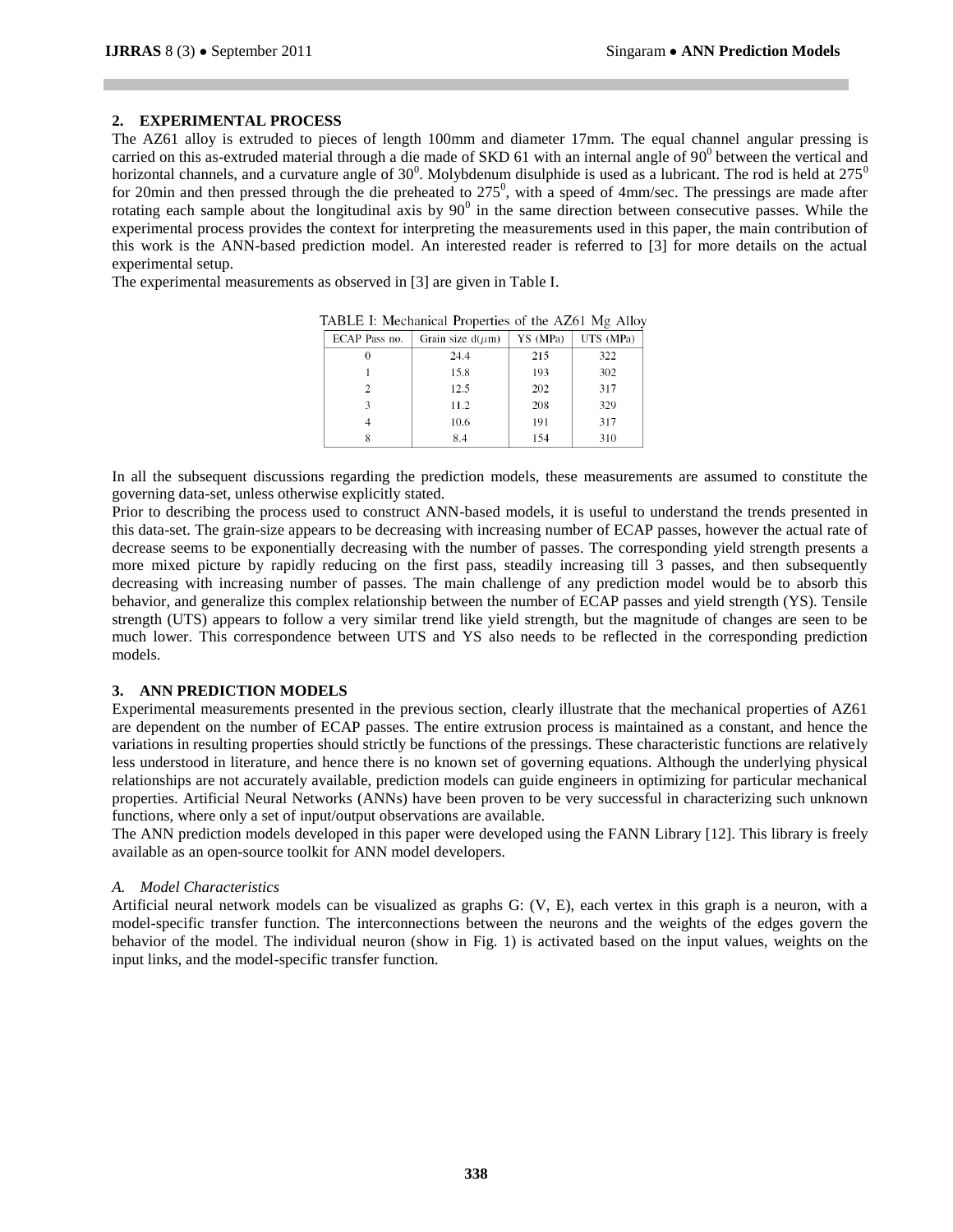

Fig. 1: Individual Neuron in an ANN

The sigmoid activation function used in this paper, is given by the relationship:

$$
O = \frac{1}{1 + e^{-2\sum_{i} x_i * w_i}}
$$

This activation function is highly non-linear in nature. The activation function behavior is such that if the total sum of the weighted inputs is zero, then the output is 0.5. Whenever the weighted input sum is negative, the output exponentially approaches 0. On providing with a positive weighted input sum, the output exponentially approaches 1. This non-linear activation function of the neuron, approximately models a threshold element, whose output is 0 for negative, and 1 for positive weighted input-sums.

The entire neural network is a collection of these neurons (vertices), interconnected by weighted edges. The entire process of generating ANN models, therefore only involves choosing the appropriate interconnection patterns, and edge weights. A wide variety of training algorithms are available, to assist in this process of adapting the weights to learn the underlying input/output relationships. The following sub-section details the training algorithm used in this paper.

#### *B. Training Algorithm*

The first step in developing prediction models is to divide the available data-set randomly into training-data and testingdata. The randomness of selection ensures that neither the testing-data, nor the training data are biased, and are faithfully representative of the entire data-set. The ANN is then trained repetitively on this training data-set, in order to accurately learn the underlying model characteristics.

In this paper, all the models were developed using the back-propagation training algorithm. This algorithm operates by starting with an initial network configuration, and iteratively refining it to fit the provided training data-set. Individual iterations in turn comprise of two phases: (i) Forward propagation of the input training data (ii) Backward propagation of the errors from the output.

**1) Forward Propagation:** During this phase, the training inputs are applied to each neuron, and the outputs are generated based on the activation function. This phase propagates layer-by-layer, from the ANN-inputs to the ANNoutput, thus ensuring that each neuron has all the available inputs before proceeding with its activation.

**2) Backward Propagation:** The final output value generated from the forward propagation phase is compared with the actual expected output for the corresponding training input. The difference in values is computed as the estimate of the model-error. This error-estimate is back-propagated along the network till the inputs. Each neuron along the backward path, updates the weights appropriately to reduce the error. This adjustment is done according to (i) magnitude of the error, (ii) direction of error, (iii) slope of the activation function, and (iv) learning factor. A learning factor of 0.7 was used to generate the models developed in this paper. The learning factor was chosen carefully, since a low learning value needs a very large data-set, while a higher learning factor is susceptible to data-noise.

As the algorithm proceeds, the output error of the ANN model starts decreasing. The ANN model thus gradually learns the training data-set by using the back-propagation learning algorithm.

#### *C. Parameter Selection*

Analysis of experimental measurements suggests a simple relationship between the number of ECAP presses and the resulting grain-size. Yield strength and tensile strength however, exhibit a more complex relationship with the number of passes. Based on these observations, it is prudent to first develop the ANN model to predict the grain-size of AZ61 Mg alloy. Using a simple network configuration with 1 input layer, 1 output layer, and 1 hidden layer, it is possible to develop a prediction model for the grain-size (See Fig. 2).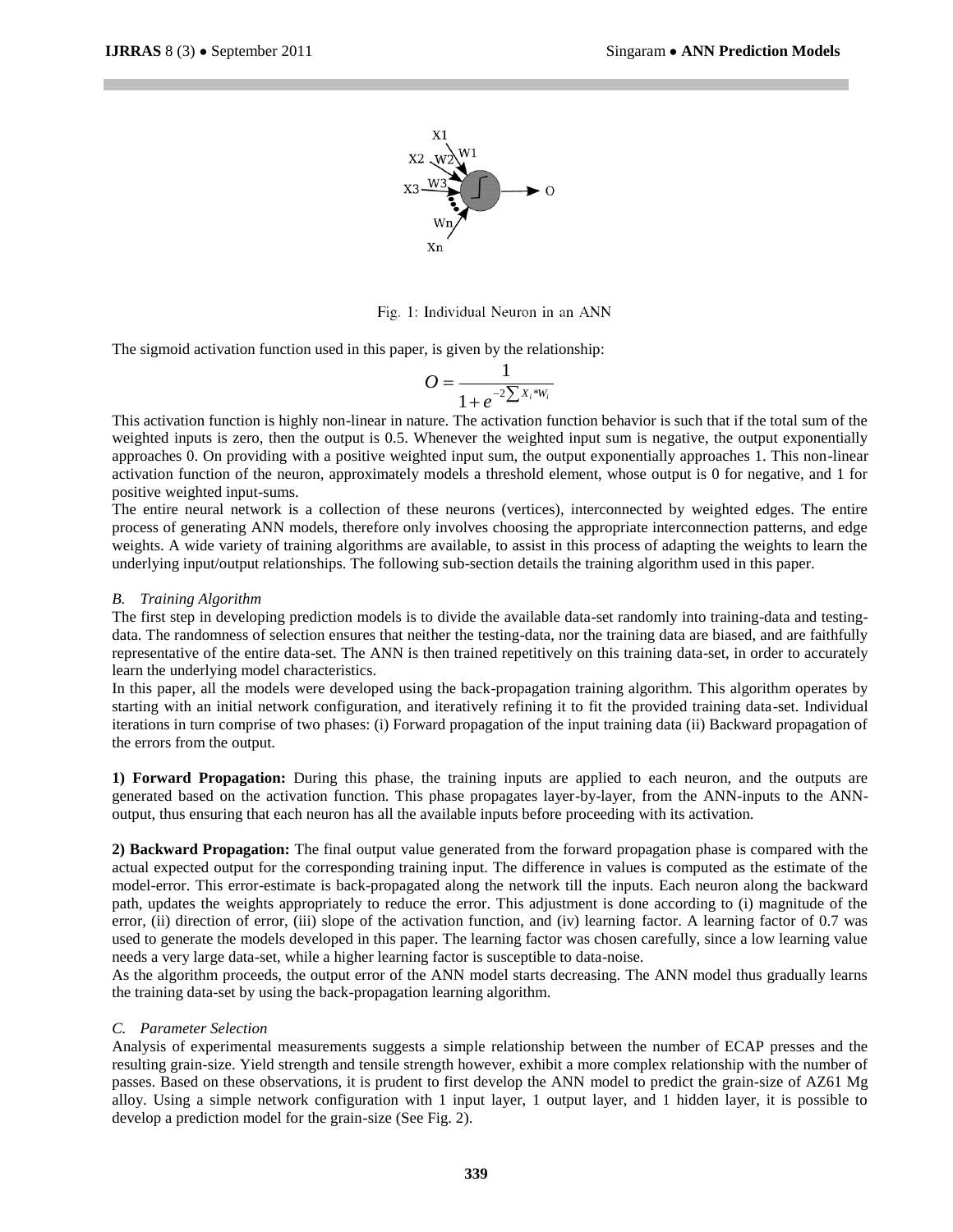

Fig. 2: ANN Prediction Model for Grain Size

The prediction model for yield-strength is significantly more complex than that of the grain-size. In the process of developing an ANN model for yield-strength, it would be wasteful to re-learn the relationships already characterized by the grain-size model. The input parameters for the yield-strength model therefore consist of both (i) number of ECAP passes, and (ii) grain-size. The learning time is significantly reduced, and the resulting model complexity is also minimized (See Fig. 3).



Fig. 3: ANN Prediction Model for Yield Strength

In selecting the input parameters for predicting tensile strength (UTS), (i) number of ECAP passes and (ii) grain size are chosen as the important features. (See Fig. 4). Adding yield-strength does not result in any significant improvements, and ends up adding more noise at the input stage. This behavior results from the fact that the grain-size prediction errors influence the predicted yield-strength errors. These errors get further magnified, if used as input to a subsequent stage to predict the tensile-strength. Adding an extra input parameter would also result in a significantly complex network configuration.

#### *D. Model Generation*

After deciding on the training algorithm to be used in generating the model and selecting the appropriate input parameters for each model, the actual model generation phase can proceed. In this phase, the input parameters from the training data-set are applied, and the corresponding output values are used to estimate the error. The estimated error is used to refine the model, as specified by the training algorithm.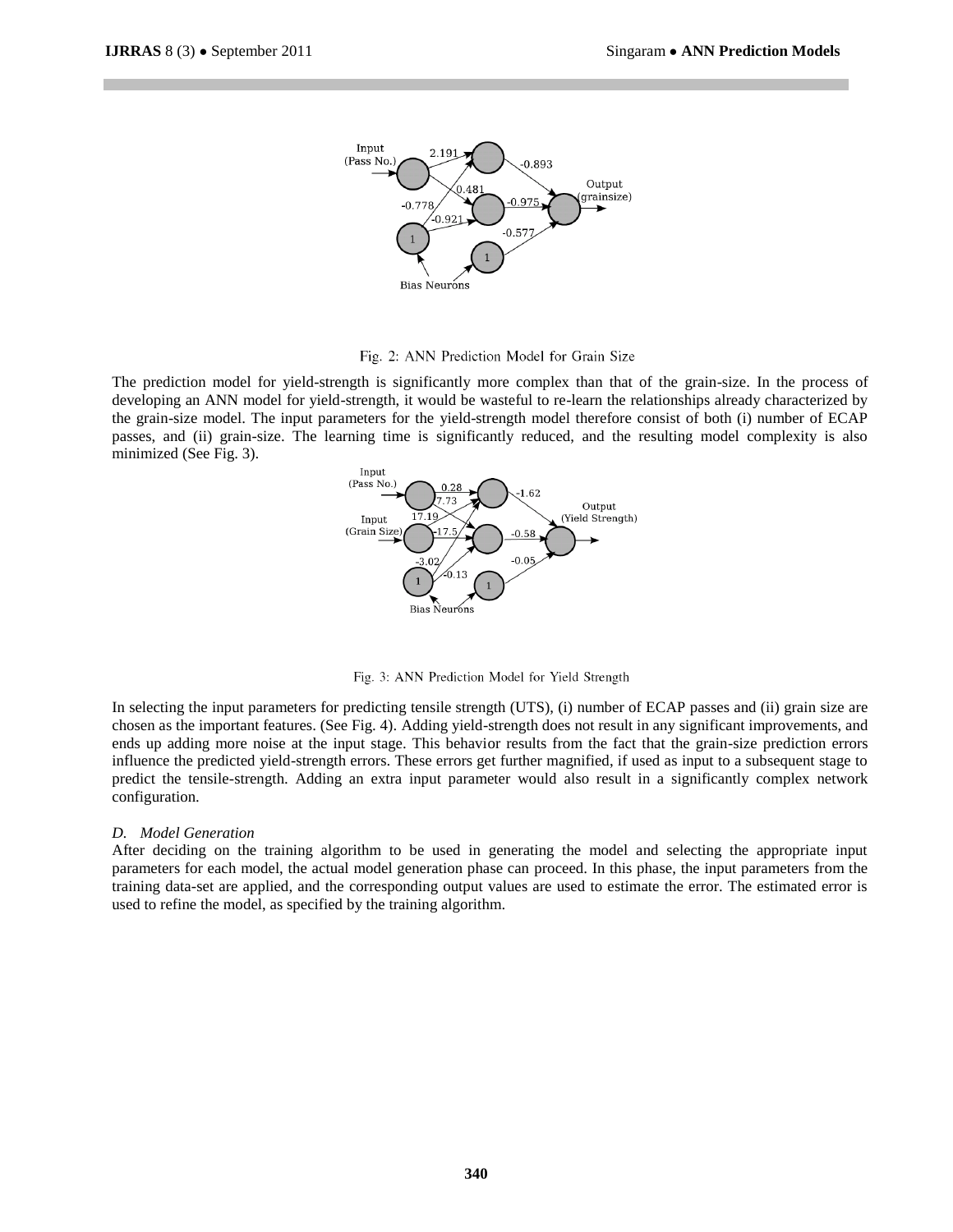

Fig. 4: ANN Prediction Model for UTS

The main objective of any training algorithm is to reduce a specific error-metric aggregated over the training data. The back-propagation algorithm used in this paper optimizes the mean-squared error value. Iterative reduction in the aggregate mean-squared error during the grain-size model generation is shown in Fig. 5. As expected, the initial error is quite high, as the number of iterations increases the estimated error is successfully reduced using the back-propagation algorithm. The error estimate is not a strictly decreasing function, since during model generation the training algorithm has to recover from local-minima. The aim is to obtain the global-minimum mean squared-error hence there are slight disturbances in the decreasing nature of the error-estimate.





Fig. 5: Grain-Size Model Generation

The minimization of mean-squared error during the yield-strength and tensile-strength model generation phases, is shown in Fig. 6 and Fig. 7. The first observation here is that the initial error value for the grain-size model is greater than the yield-strength model, which is in turn greater than the tensile-strength model. This behavior is attributed to the difference in relative output ranges, expected from each of these models. The relative range is clearly much larger for grain-size, than it is for yield-strength, which is in turn greater than that of tensile-strength. This relationship is clearly reflected in the initial error estimates of each model. Otherwise, the behavior of mean-squared error is quite similar, as it gets successively reduced with increasing number of iterations.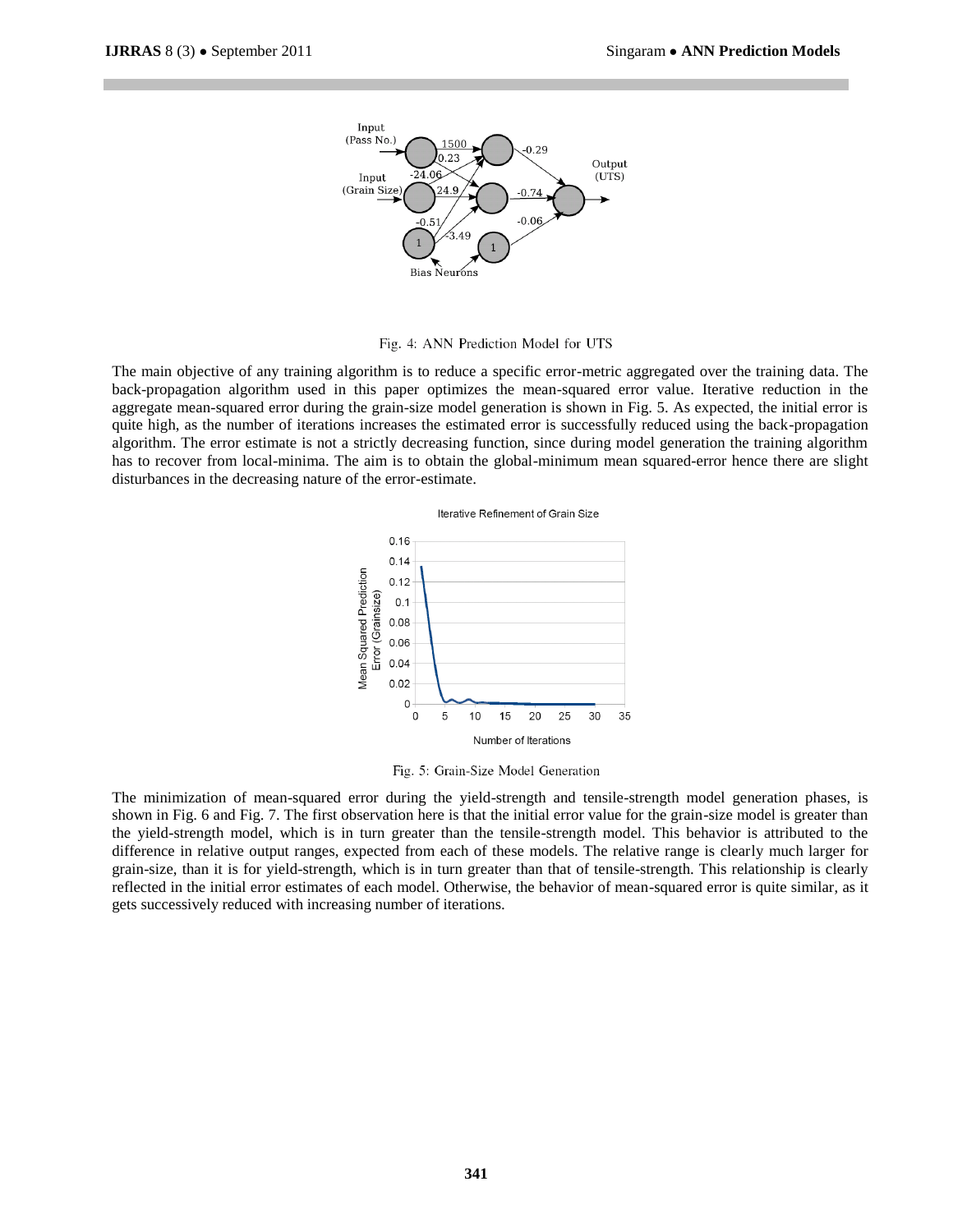

Fig. 6: Yield-Strength Model Generation



Fig. 7: Tensile-Strength Model Generation

## **4. RESULTS**

As described in the previous section, the data-set was randomly divided into training data and testing data. The predication accuracy of each individual model is analyzed in this section.

| TABLE II. PREGICION-MOGEL FOR CRAIN SIZE |                                    |                             |                                           |  |
|------------------------------------------|------------------------------------|-----------------------------|-------------------------------------------|--|
| <b>ECAP</b>                              | Measured                           | Predicted                   | <b>Relative Error</b>                     |  |
| Pass No.                                 | Grain size $A_{\alpha}$ ( $\mu$ m) | Grain Size $P_q$ ( $\mu$ m) | $\left(\frac{ P_g-A_g }{\sqrt{2}}\right)$ |  |
| $\theta$                                 | 24.4                               | 24.3                        | 0.004                                     |  |
|                                          | 15.8                               | 15.7                        | 0.006                                     |  |
| $\overline{c}$                           | 12.5                               | 12.5                        | 0.000                                     |  |
| 3                                        | 11.2                               | 11.1                        | 0.009                                     |  |
| $\overline{4}$                           | 10.6                               | 10.1                        | 0.047                                     |  |
| 8                                        | 8.4                                | 8.3                         | 0.012                                     |  |

TABLE II. Dradiation Model for Grain Size

The grain-size model results are summarized in Table. II. The relative error is very low  $(< 0.05$ ), and this shows that the model has successfully learned the underlying pattern of decreasing grain-size, with increasing number of ECAP presses. As can be seen from the results, the initial rate of decrease is quite high, and the rate reduces with increasing number of ECAP passes. The maximum relative error occurs at 4 ECAP passes, while all the other estimates have a much lower error  $(< 0.01$ ).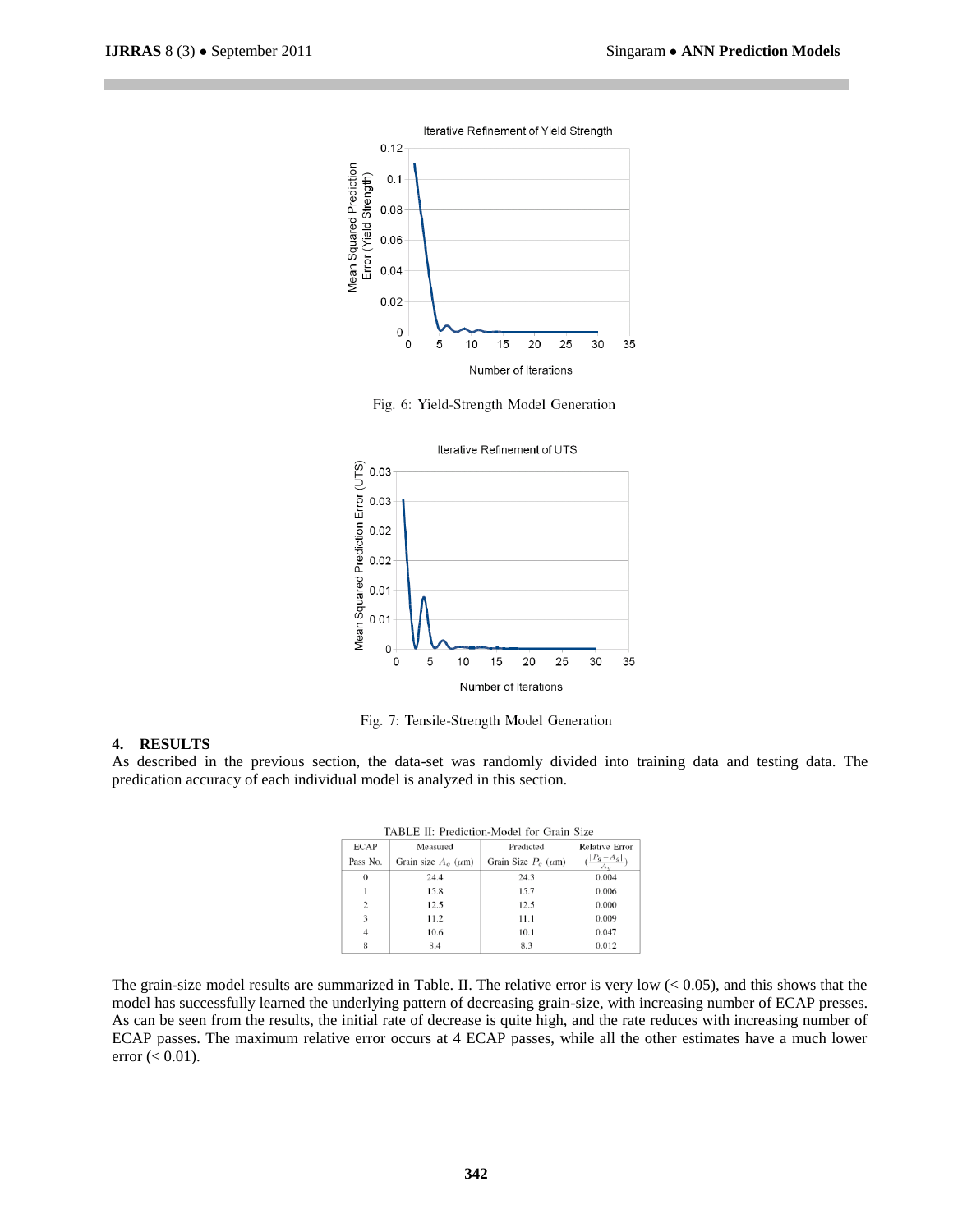| <b>ECAP</b>    | Measured Yield        | Predicted Yield       | <b>Relative Error</b>                       |
|----------------|-----------------------|-----------------------|---------------------------------------------|
| Pass no.       | Strength $A_u$ (M Pa) | Strength $P_u$ (M Pa) | $\left(\frac{ P_y - A_y }{\sqrt{2}}\right)$ |
| $\theta$       | 215                   | 215                   | 0.000                                       |
|                | 193                   | 193                   | 0.000                                       |
| $\overline{c}$ | 202                   | 211                   | 0.044                                       |
| 3              | 208                   | 207                   | 0.005                                       |
| $\overline{4}$ | 191                   | 196                   | 0.026                                       |
| 8              | 154                   | 154                   | 0.000                                       |

TABLE III: Prediction-Model for Yield Strength

The yield-strength model results are summarized in Table. III. The relative error is again seen to be very low  $(< 0.05)$ , and this shows that the model has absorbed the complex pattern of initial decrease, followed by another increase, and subsequent decrease. The maximum prediction error occurs at 2 ECAP passes, and this can be attributed to the fact that the yield-strength changes direction at this point (decreasing to increasing). The estimated yield strength has successfully predicted the change (193->211) while there is a slight error in its magnitude (actual yield strength is 211). The other noticeable error is at 4 ECAP passes, and this can be attributed to similar reasons. The overall error otherwise is very low  $( $0.001$ ), and the model is therefore highly successful in predicting the yield-strength. This best illustrate the suitability$ of artificial neural network based models to predict the mechanical properties of alloys like AZ61 Mg.

TABLE IV: Prediction-Model for UTS

| <b>ECAP</b>    | Measured         | Predicted        | Relative                                     |
|----------------|------------------|------------------|----------------------------------------------|
| Pass no.       | UTS $A_u$ (M Pa) | UTS $P_u$ (M Pa) | Error $\left(\frac{ P_u-A_u }{\cdot}\right)$ |
| $\Omega$       | 322              | 321              | 0.003                                        |
|                | 302              | 302              | 0.000                                        |
| $\mathfrak{D}$ | 317              | 324              | 0.022                                        |
| 3              | 329              | 328              | 0.003                                        |
| 4              | 317              | 325              | 0.025                                        |
| 8              | 310              | 310              | 0.000                                        |

The tensile-strength (UTS) results are presented in Table. IV. It can be seen that here again the resulting relative error is very low (< 0.03). Achieving such excellent agreements between predicted values and actual measurements, suggests the powerfulness of ANNs in modeling these varied properties. The main reason for the lower relative error of UTS is the smaller relative range of UTS values, compared to the other output parameters. At 2 ECAP passes, and 4 ECAP passes, the tensile-strength trend changes directions, and this results in the slightly increase error values at these points.



Fig. 8: ANN Prediction Accuracy for Grain Size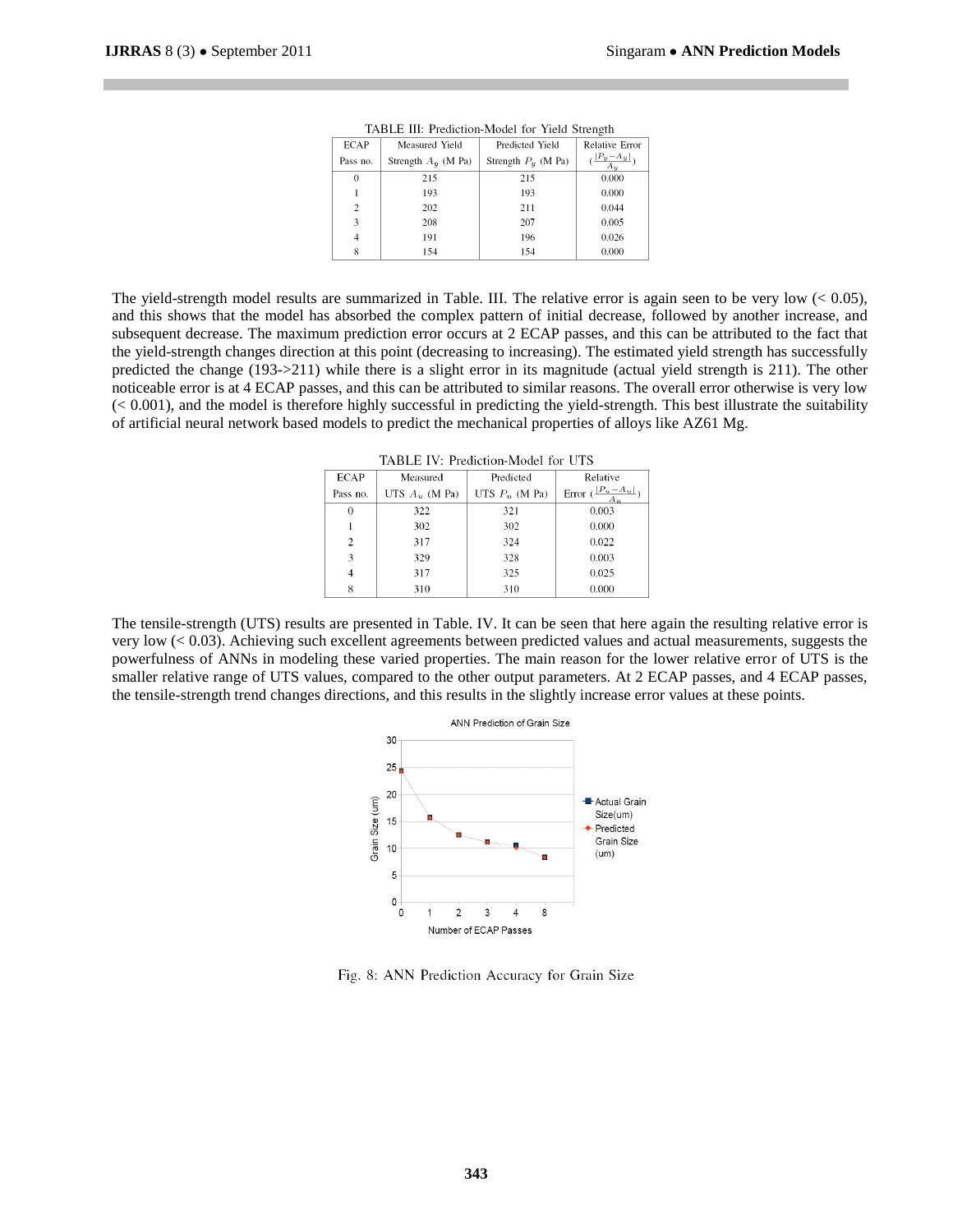

Fig. 9: ANN Prediction Accuracy for Yield Strength

Based on the results of each individual prediction model, it is evident that artificial neural network based models are a lucrative choice for estimating the mechanical properties of alloys. All the models presented in this paper, have a very low relative-error  $( $0.05$ ), this is proof that they are fairly accurate. The usefulness of these models stems from the fact$ that they are immensely valuable, when optimizing for different mechanical properties. Material-science engineers looking for particular yield-strengths and tensile-strengths can use these models to determine the optimal number of ECAP presses. These mathematical models help avoid extensive experimentation.



Fig. 10: ANN Prediction Accuracy for UTS

In a pure experimental approach, the designer has to apply different number of presses, and measure the target mechanical properties. It may also be required to apply invasive and destructive tests to measure some of these mechanical properties. When the target properties are not achieved, the extrusion process needs to be repeated with a different number of passes. It may also be possible that some strength values are not achievable on particular alloys. In such situations, all the experimentation on the alloy may be wasted. Using the artificial neural network prediction model, avoids all these disadvantages. The prediction model can be used to estimate the optimal number of presses required for the desired property. Based on the number of presses, one can determine whether it is practically feasible to use the alloy, or to choose another material altogether. The extrusion process can then be carried out to form the actual alloy. Although artificial neural network models are effective in reducing the error-estimate, and accurately predicting mechanical properties, they pose certain difficulties during construction. The choice of appropriate parameters like learning factors and number of layers, involves significant insights into the target properties. The parameter selection process also involves important decisions regarding which input parameters are best at determining each output parameter. After resolving these initial issues, it is quite easy to generate fairly accurate and robust ANN prediction models for mechanical properties.

#### **5. CONCLUSION**

This paper has developed artificial neural network based prediction models, to estimate the mechanical properties of AZ61 Mg alloy fabricated by equal channel angular pressing. The results show that the relative prediction error is very low (< 0.05), and mostly occurs at locations where the output change is irregular. This close correlation between estimated measurements and experimental data, suggests that ANN-based models are very effective in predicting the mechanical properties of the AZ61 Mg alloy.